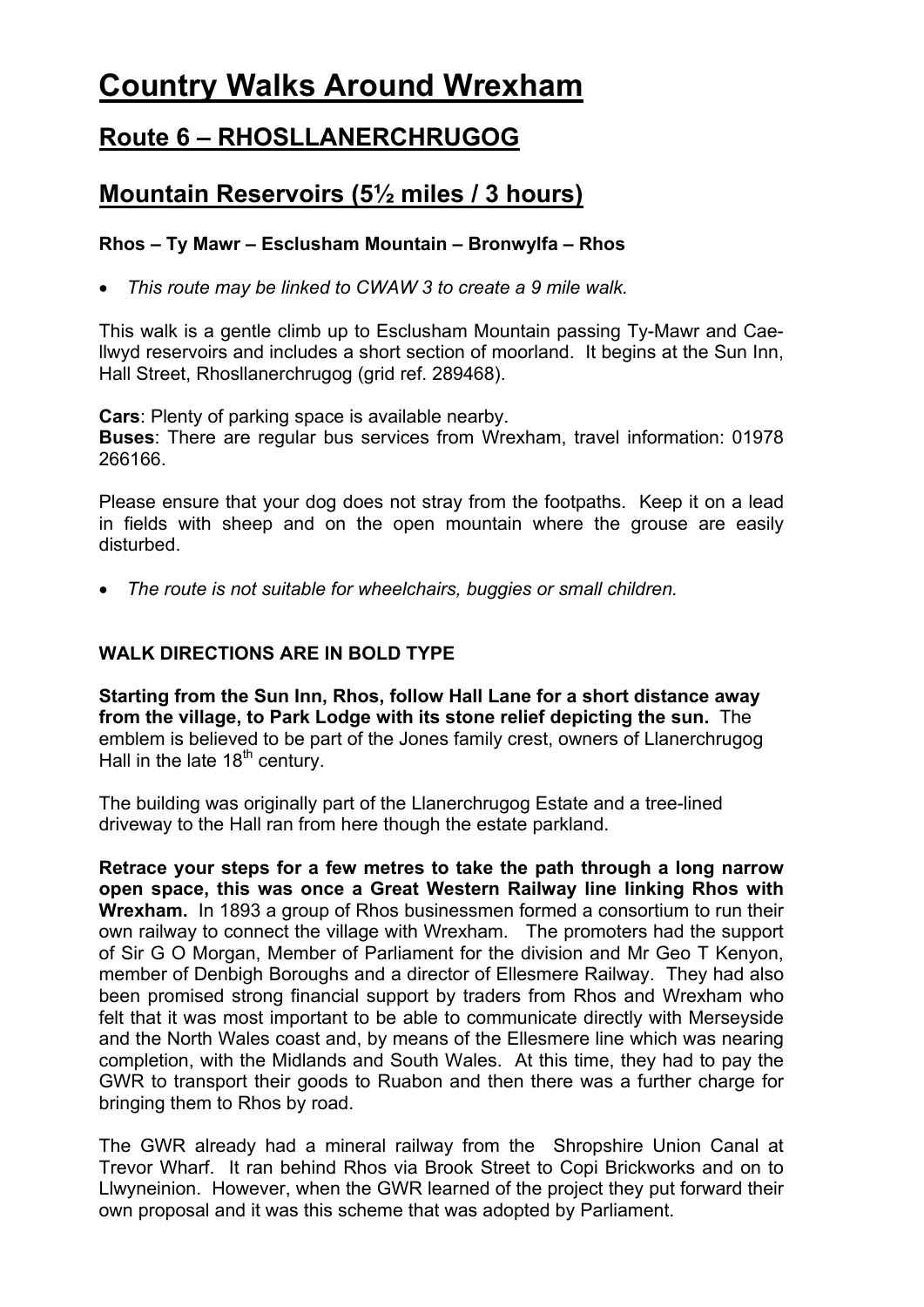The Wrexham-Rhos branch line was opened to goods traffic on 1 October 1901 and to passenger traffic on 1 March 1905. It left the main Shrewsbury line at Felin Puleston to run through Rhostyllen and Legacy to Rhos. The railway was later extended south of Rhos to link with the Pontcysyllte line at Afon Eitha.

**Leave the surfaced path where it turns right to a residential road and continue on the grass to the far left corner of the open area. At the road turn left and continue for about 200 metres until you reach the quarries by Llwyneinion Wood.** In 1757 Isaac Wilkinson, a prominent figure in the coal and iron industries of the  $18<sup>th</sup>$  century, leased coal and ironstone mining rights from Cae Glas Estate nearby and built a highway to the pits. Coal from Llwyneinion supplied Wilkinson's Ironworks at Bersham.

The most important era of Llwyneinion (Einion's grove), however, was under Thomas Jones of Llanerchrugog Hall. In the early years of the  $19<sup>th</sup>$  Century he opened an ironworks here, in partnership with Rigby of Hawarden. By 1817 the ironworks had two very active furnaces, producing some 70 tonnes of pig iron per week. This was the highest output in North Wales at the time.

An 1865 map of the Ruabon collieries shows the Half Square Colliery as being south of Llwyneinion Brickworks. In the adjacent part of the wood, old tips mark the site of the colliery which, according to the Geological Society, worked the Llwyneinion Half Yard and possibly the Wall and Bench seams above.

As well as coal and ironstone, the wood also had deposits of fireclay and, in 1883, the Llwyneinion Slate Brickworks was founded to exploit this. Later known as the Llwyneinion Tile and Brick Works, it closed in 1929.

**Leave the road, taking the signposted path on the left into the wood.** In summer, honeysuckle blossoms in luxuriant splendour along this footpath that may have been part of a link between the hillforts at Bwlchgwyn and Ruabon.

**In approximately 200 metres you meet a well-used path crossing at right angles; turn left and, roughly in a straight line, cross five fields to the road.** 

 water, took 4 years to construct and was officially opened on 2 October 1907. **Turn right and follow the road for 200 metres. With the farm, "New Buildings", on your right, turn left into a lane.** After a while Ty-mawr Reservoir can be seen through the hedge on the right. This was the second reservoir built by the Wrexham Waterworks Company. Its construction was authorised in 1902 by an Act of Parliament that also changed the name of the concern to the 'Wrexham and East Denbighshire Water Company' so that it would more appropriately indicate the extensive area served. The reservoir, which holds 600 million litres of Fishing is the only sport allowed on the reservoir, which is well-stocked with trout.

**Ignore all gateways to arrive at a T-junction with a stand of trees opposite. Turn left, cross the old stone bridge and go through the gate. Ignore the path to the right and follow the track straight ahead up the hill.** If you look back you will get a splendid view of Cae-llwyd Reservoir. This was the first reservoir built by the Wrexham Waterworks Company. The company was established by a Bill of Parliament in 1863 and received the Royal Assent a year later. By 1874 it was supplying water to a large part of East Denbighshire and a small part of Flintshire. To cope with the increasing demand it was given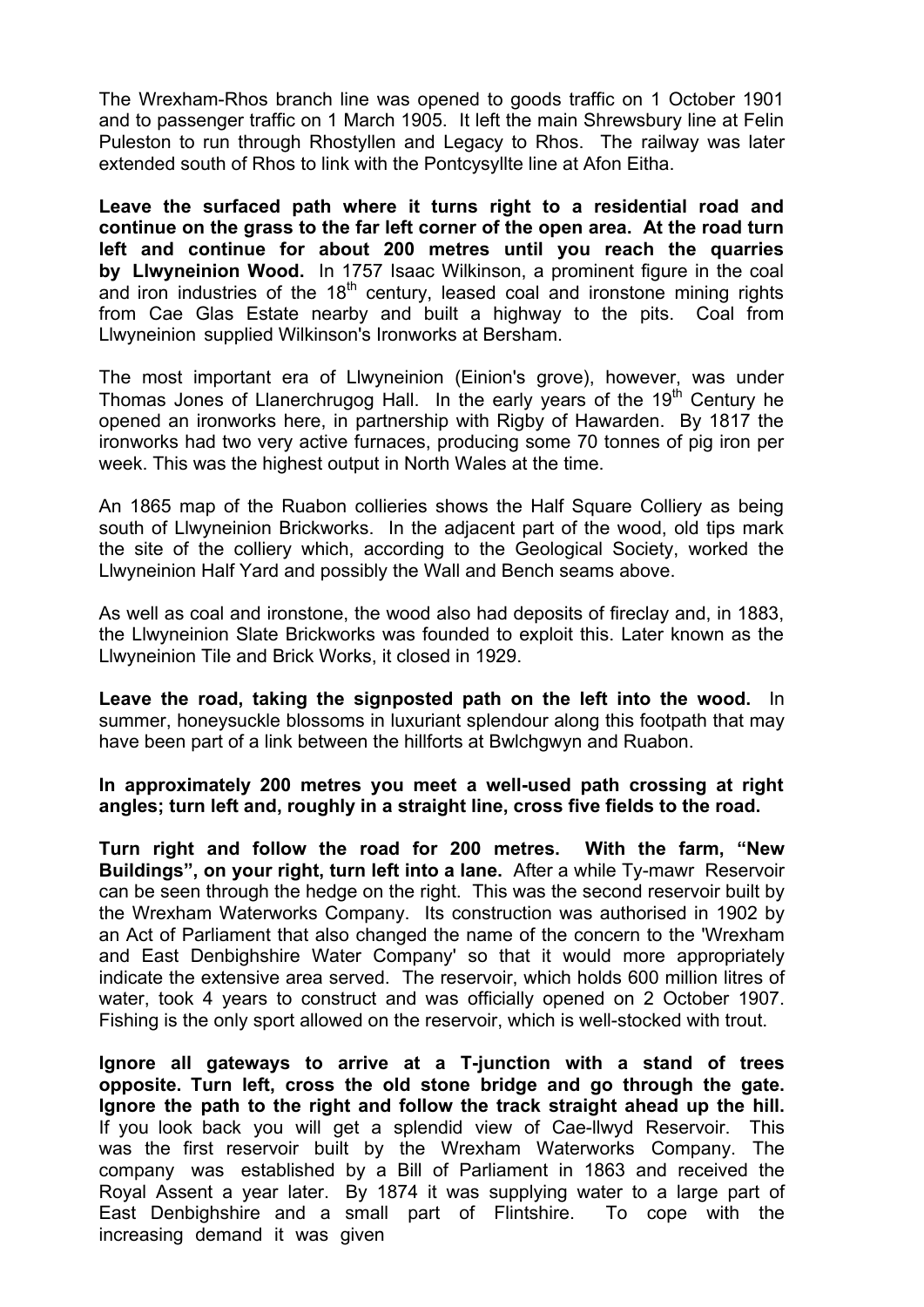authorisation to construct Cae-llwyd as an impounding reservoir to collect water from nearly 400 hectares (1,000 acres) of moorland on Ruabon Mountain. The reservoir was completed in 1878 and has a capacity of 175 million litres.

**After you pass through a gateway under the Scots pine, take the track that diverges to the right. The track curves left by some oak trees, then bends right. Make your way over to the gateway on the right.** 

**Cross the nearby stile, rejoin the main track and bear right, heading towards the corner of the forest. Follow the path which gradually converges with the fence on the right, meeting it by the stream.** As you cross the moor look out for grouse, buzzard and kestrel.

This mountain, most of which is common land, covers an area 10km by 5km. It was sold by the Crown to Sir Watkin Williams Wynne on 15 June 1857 for just over £208, and Sir Watkin also gave £2,000 for the sporting rights. Grouse shooting still takes place but the moor is now mainly given over to sheep, which the local farmers round up twice a year, first to dip them and later to drive onto lower pastures for the winter. This seasonal movement of livestock is called transhumance. Lead was once mined on the mountain and to the west of the path are the remains of four shafts and other workings.

This vast upland expanse, consisting of Eglwyseg, Ruabon and Esclusham Mountains, is of considerable natural and geological interest and is a Special Area of Conservation and a Site of Special Scientific Interest. The heather moor, with its associated plants and birds and the spectacular limestone outcrop to the southwest are of particular significance.

**Cross the stream via the stepping stones. Follow the path, which gradually makes its way right towards the double fence, parallel with the wall. Six hundred metres further on, cross the stile to follow the path down the hill. Do not go towards the mast. At the corner of the stone wall by the old buildings, bear right. Continue down to the road via the stile by the gate.** 

**Turn right and follow the road round to the left.** At Tan-y-fron notice how the stream runs under the buildings. **Your next stile is on the right, under the power lines. Bearing slightly to the right, cross the field and pass through the hedge between the oak and ash trees. Continue in the same direction to cross the bridge near Plas-yn-fron (brow hall).** The hall was owned in 1780 by Ellis Yonge of Bryn Iorcyn and Acton Park and, after his death in 1785, became the property of his two daughters Penelope and Barbara. It remained in their hands until well into the 19<sup>th</sup> Century. By 1844 the farm, then comprising over 80 hectares (200 acres), had passed into the possession of John Burton of Minera. The original part of the house possibly dates from 1660. The Jones family, who have been here since 1925, manage over 150 hectares (370 acres) of pasture land.

**Now walk straight across the field, go over the stile and continue along the road to the wood, passing the waterfall on Pentrebychan Brook. Bearing left, follow the road past the large oak tree to the junction and turn left.** 

**Continue past Wrexham and East Denbighshire Water Company's Gronwen Filter Works.** This was constructed to purify the water from the Cae-llwyd reservoir. The powers for its construction were given by an Act of 1880, which also